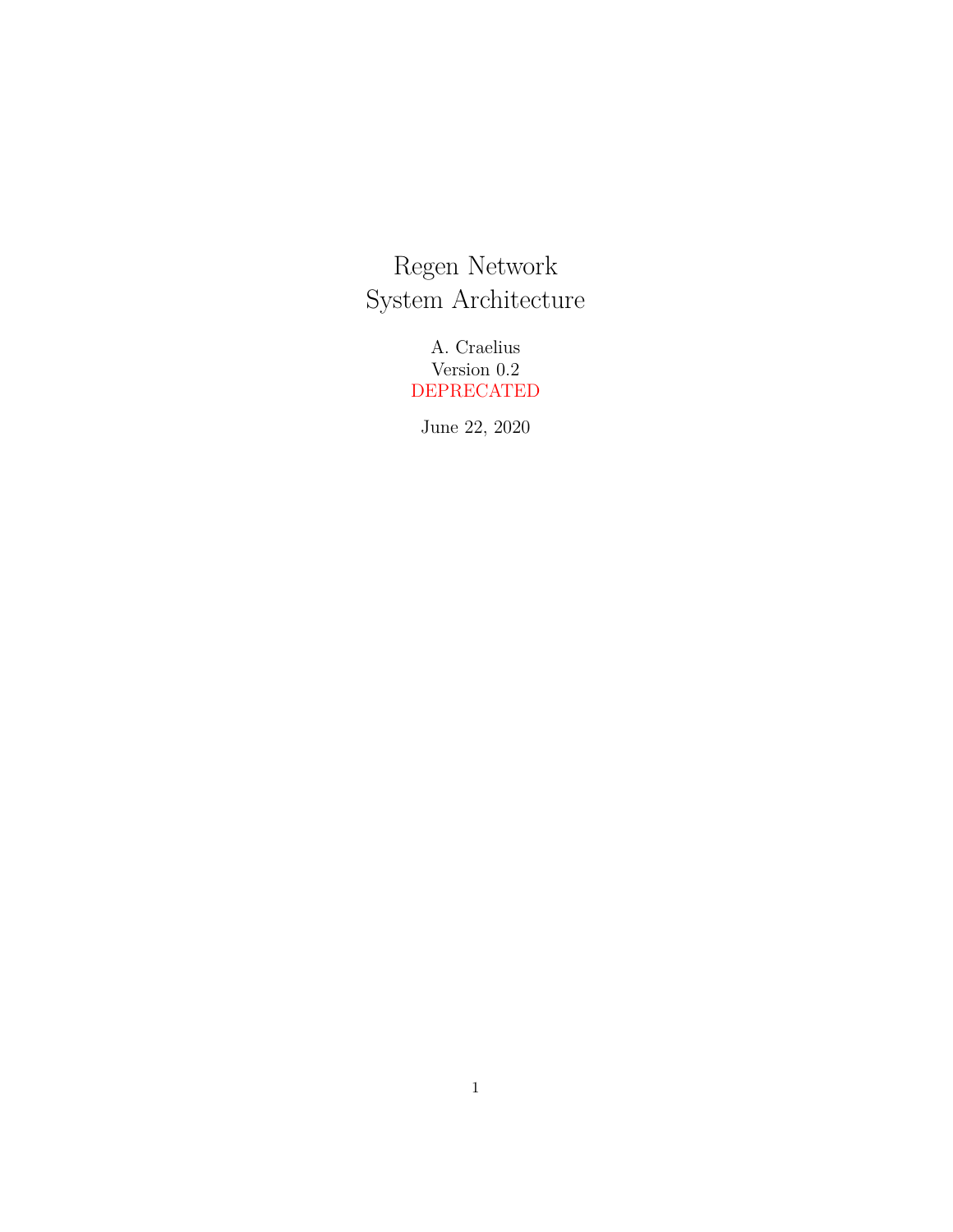# **Contents**

|                        | List of Figures                                                                                           | 3                |  |  |  |  |  |  |  |
|------------------------|-----------------------------------------------------------------------------------------------------------|------------------|--|--|--|--|--|--|--|
| 1                      | Introduction                                                                                              | 4                |  |  |  |  |  |  |  |
| $\bf{2}$               | <b>Network Components</b>                                                                                 | 4                |  |  |  |  |  |  |  |
|                        | 2.1                                                                                                       | $\overline{4}$   |  |  |  |  |  |  |  |
|                        | Domain-Specific Approach<br>2.1.1                                                                         | $\bf 5$          |  |  |  |  |  |  |  |
|                        | 2.1.2<br>Consensus Mechanism $\hphantom{a_1 + a_2 + a_3 + a_4} \ldots \ldots \ldots \ldots \ldots \ldots$ | $\bf 5$          |  |  |  |  |  |  |  |
|                        | Scalable Trustless On-chain Computation<br>2.1.3                                                          | 5                |  |  |  |  |  |  |  |
|                        | 2.2                                                                                                       | 6                |  |  |  |  |  |  |  |
| 3                      | <b>Ecological Protocol Frameworks</b>                                                                     | $\boldsymbol{6}$ |  |  |  |  |  |  |  |
|                        | 3.1                                                                                                       | 6                |  |  |  |  |  |  |  |
|                        | 3.2                                                                                                       | $\overline{7}$   |  |  |  |  |  |  |  |
|                        | 3.3                                                                                                       | 8                |  |  |  |  |  |  |  |
|                        | 3.4                                                                                                       | 9                |  |  |  |  |  |  |  |
| $\boldsymbol{\Lambda}$ | Data                                                                                                      | 10               |  |  |  |  |  |  |  |
|                        | 4.1                                                                                                       | 10               |  |  |  |  |  |  |  |
|                        | 4.2<br>Data Schemas                                                                                       | 11               |  |  |  |  |  |  |  |
|                        | 4.3<br>Data Integrity, Timestamping and Indexing $\dots \dots \dots \dots$                                | 11               |  |  |  |  |  |  |  |
|                        | 4.4                                                                                                       | 11               |  |  |  |  |  |  |  |
|                        | 4.5                                                                                                       | 11               |  |  |  |  |  |  |  |
|                        | 4.6<br>Data Marketplace                                                                                   | 12               |  |  |  |  |  |  |  |
| 5                      | <b>Supporting Ledger Functionality</b>                                                                    | 13               |  |  |  |  |  |  |  |
|                        | 5.1                                                                                                       | 13               |  |  |  |  |  |  |  |
|                        | 5.2                                                                                                       | 13               |  |  |  |  |  |  |  |
|                        | 5.2.1                                                                                                     | 14               |  |  |  |  |  |  |  |
|                        | 5.2.2                                                                                                     | 14               |  |  |  |  |  |  |  |
|                        | 5.2.3                                                                                                     | 14               |  |  |  |  |  |  |  |
|                        | 5.2.4                                                                                                     | 15               |  |  |  |  |  |  |  |
| 6                      | Eco-Apps                                                                                                  | 15               |  |  |  |  |  |  |  |
| References<br>16       |                                                                                                           |                  |  |  |  |  |  |  |  |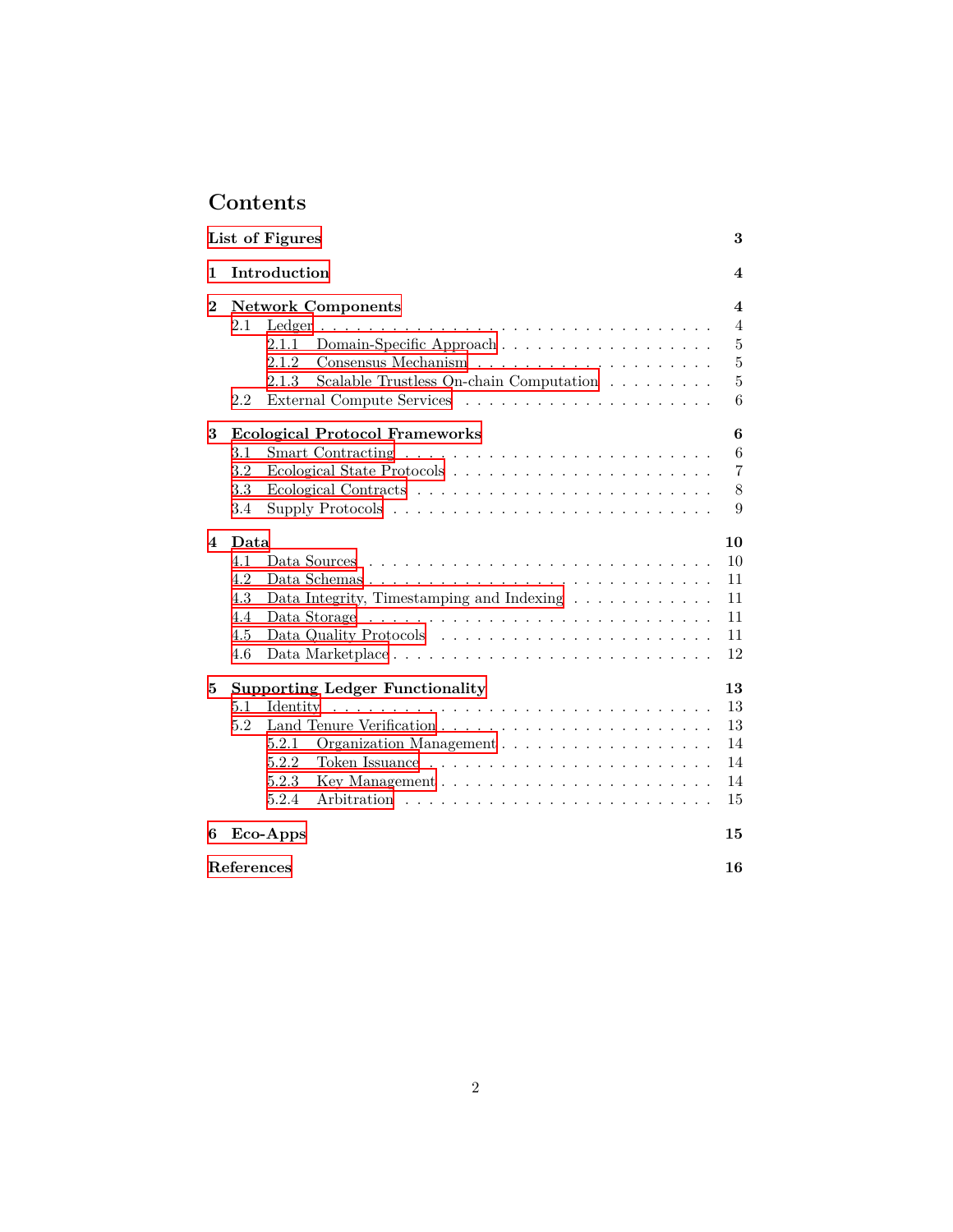# <span id="page-2-0"></span>**List of Figures**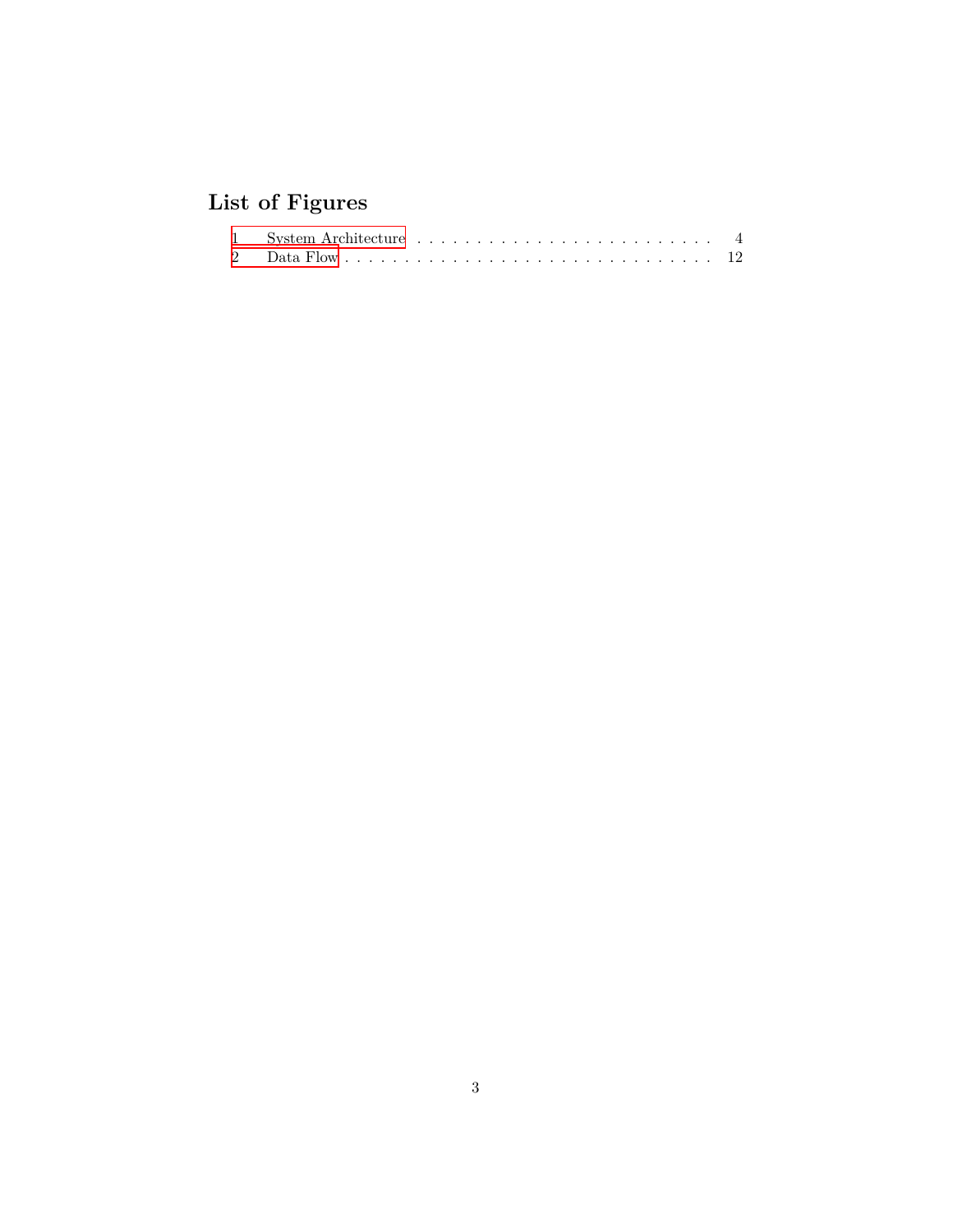# <span id="page-3-0"></span>**1 Introduction**

Regen Network's core value proposition is supporting trusted and transparent verification of ecological state and change of state, a streamlined framework for incentivizing this change of state, and an integrated system of verified ecological supply from origin to customer. By tracking ecological state, organizations can predict, reward, and plan for ecologically regenerative outcomes. This is the core use case for Regen Network technology. Trusted verification of ecological outcomes presents unique challenges. We outline the key architectural decisions of the system and our approaches to solving the most intricate problems in creating a domain-specific distributed ledger platform focused on ecological accounting.

# <span id="page-3-1"></span>**2 Network Components**

### <span id="page-3-2"></span>**2.1 Ledger**

Regen Ledger is a domain-specific public permissioned blockchain developed with the philosophy that the most secure way to provide functionality for end users is to code core functionality into the blockchain itself rather than providing a multi-purpose smart contracting language that can be used for anything.



<span id="page-3-3"></span>Figure 1: System Architecture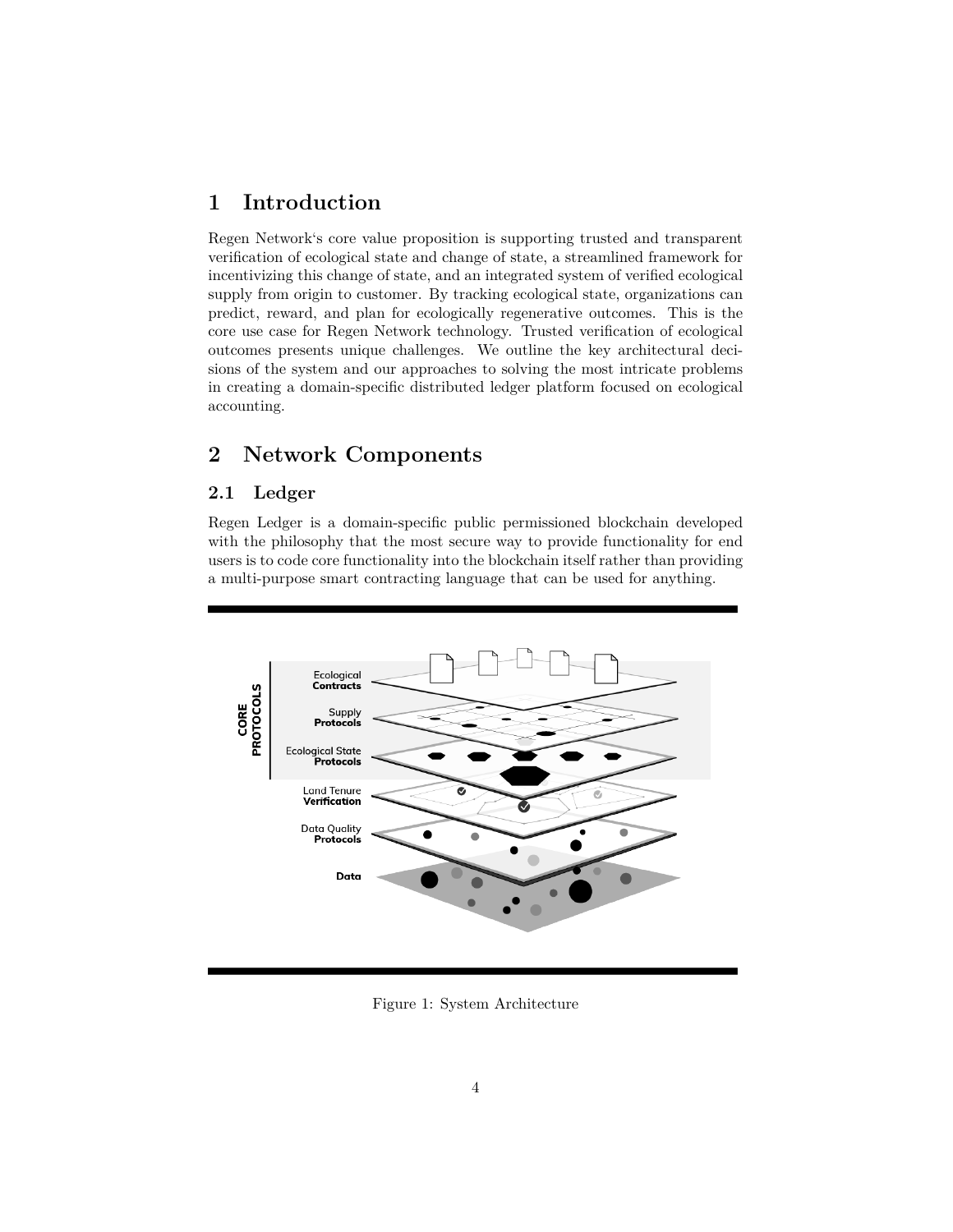#### <span id="page-4-0"></span>**2.1.1 Domain-Specific Approach**

With a domain-specific blockchain we can:

- Implement the core functionality appropriate for the ecological domain in a tested and verified manner
- Constrain 'smart contracts' to strongly typed domain-specific languages (DSLs) and frameworks that have a limited surface area for bugs and can potentially render contracts visually and in natural human language for clarity
- Ensure high throughput and scalable trustless computation
- Adjust fees to be appropriate for domain users and pre-calculate fees
- Set up governance for implementing domain-specific upgrades as well as emergency hard forks if they are ever needed
- Use a modular protocol-based system to design key elements such as data integrity, reputation, identity, ecological outcomes, etc. and ensure interoperability with other projects

#### <span id="page-4-1"></span>**2.1.2 Consensus Mechanism**

Tendermint has been chosen as the consensus layer for Regen Ledger because:

- It provides a high-performance Byzantine Fault Tolerant (BFT) consensus layer that allows for any underlying application logic and data layer to be used underneath
- It allows for a permissioned validator set, which reduces overall energy consumption while ensuring high data integrity and federated governance [\[Cos18\]](#page-15-1).

#### <span id="page-4-2"></span>**2.1.3 Scalable Trustless On-chain Computation**

Expensive computations can be scalably performed directly by the compute cluster formed by the Regen Ledger validator nodes. Computations run directly on a distributed ledger are usually of very low complexity for efficiency reasons. In order to perform more computationally-intensive data analysis, such as may be required for Ecological State Protocols, we cannot have every validator node run every computation.

As Regen Ledger is a permissioned ledger run by a set of known validator nodes with a vested stake, we propose the following method to achieve scalable computation as if it were run by every node: the system uses the additional compute power on validator nodes, but only some portion of them run data analysis computations. To guarantee the correctness of these computations, the system uses auditing and challenge windows. Most modern CPUs have at least four cores whereas Regen Ledger computations would rarely use more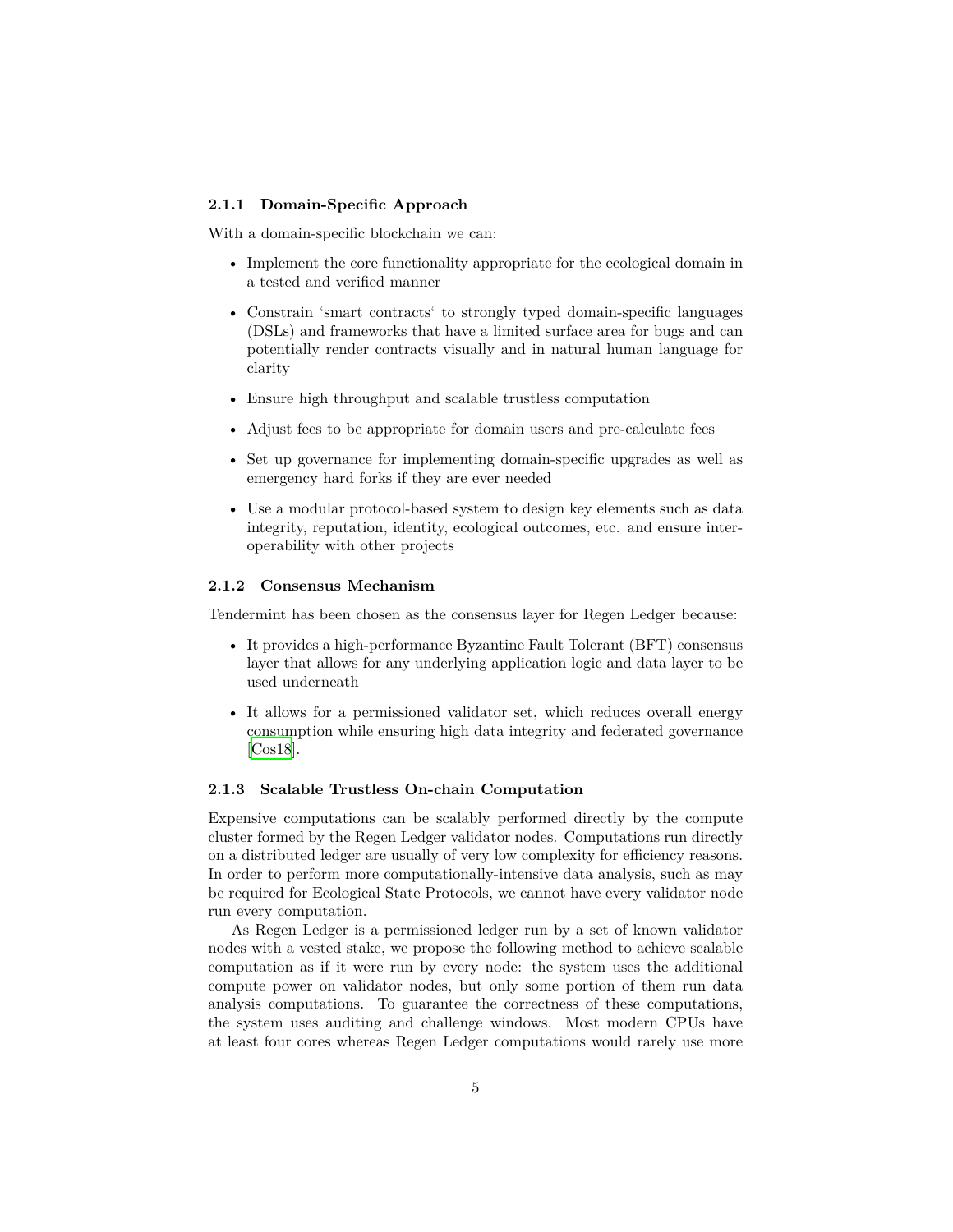than one core to full capacity. Since validator nodes risk having their stake slashed and their status as a validator revoked in the case of performing incorrect computations, it is easy to ensure that computations are carried out faithfully by single nodes if our computation is a pure function of known inputs. This follows from the fact that any party in the network could easily challenge the result of a computation and ask other nodes in the network to verify it.

By introducing a sufficiently long window during which a challenge to a computation can be made (and before a computation is valid as an input to a contract) and a long unbonding period to remove a validator node from the network, nodes cannot expect to get away with some malicious computation without serious consequences. Since the types of computations that the platform will perform in this manner will often be analyses of ecological change of state over several months of time, a challenge of a few days is not unreasonable for the intended use cases. In addition to allowing for manual challenges, an automated auditing process will have nodes randomly check each others computations during the challenge window.

#### <span id="page-5-0"></span>**2.2 External Compute Services**

The execution of data analysis algorithms is the basis of a significant portion of Regen Network's value proposition and, for the optimal health of the network, computations should be as cost effective for users as possible. To achieve this, the foundation will explore the applicability of compute infrastructures being developed in the distributed ledger space, such as [Golem](https://golem.network), and look for suitable integration points.

## <span id="page-5-1"></span>**3 Ecological Protocol Frameworks**

Regen Ledger provides three core ecological protocol frameworks:

- Ecological State Protocols (ESPs) define the algorithms and conditions necessary to 'verify' a certain state or change of state on a piece of land
- Ecological Contracts (ECs) allow us to fund and reward desired change in ecological state
- Supply Protocols (SPs) allow us to tie ecological state into supply chains in trusted ways

#### <span id="page-5-2"></span>**3.1 Smart Contracting**

Regen Ledger will utilize smart contracting frameworks arising out of the Cosmos ecosystem, including, but not limited, to [WebAssembly](http://troubles.md/posts/rust-smart-contracts/) (WASM).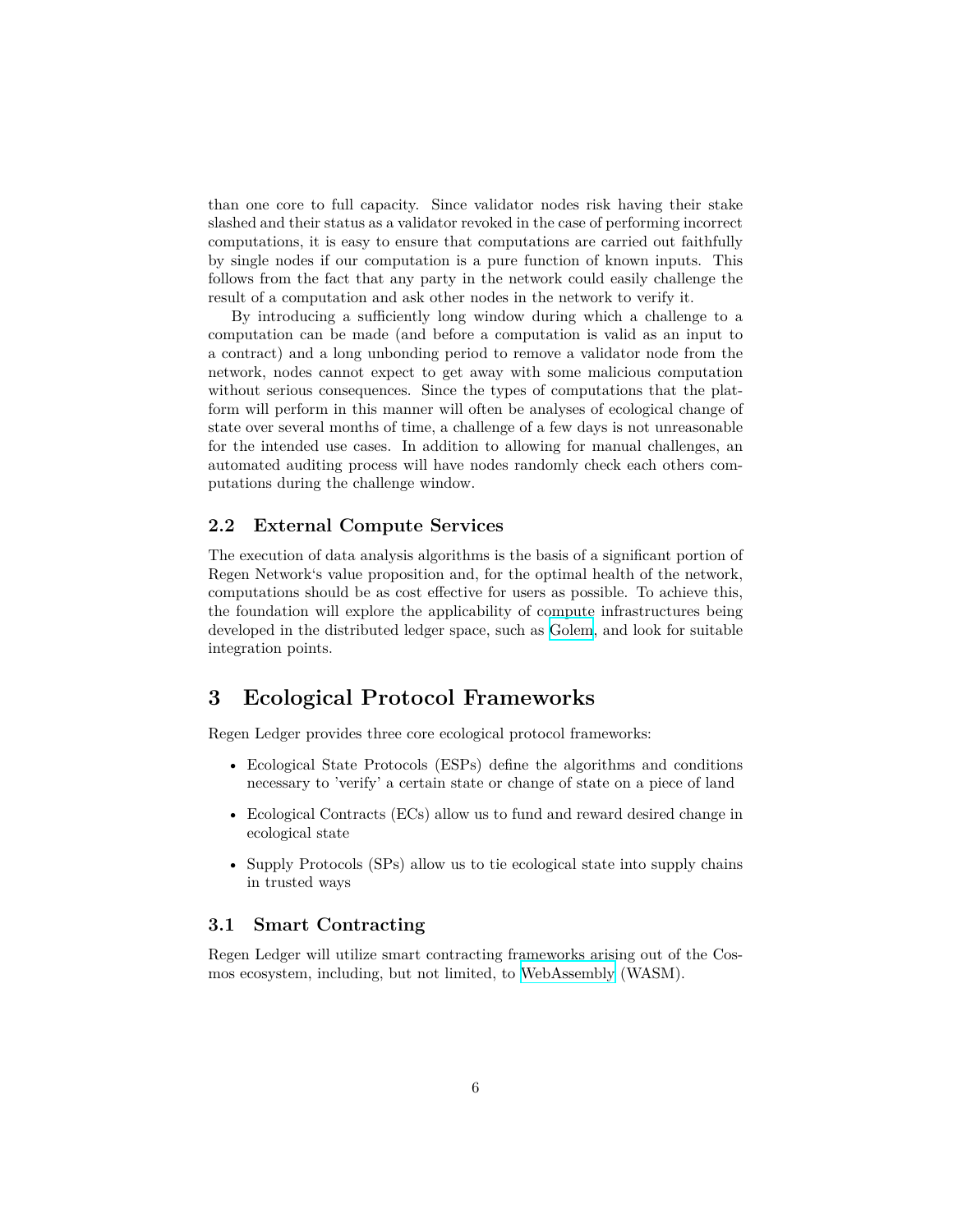#### <span id="page-6-0"></span>**3.2 Ecological State Protocols**

An ESP is a specification of the algorithms and criteria needed to verify a certain ecological change of state. A single state protocol specifies a boolean or scalar result on a certain axis. Hypothetical examples include:

- The number of tons of carbon sequestered on a given piece of land in a given time frame into soil and/or above ground biomass
- A score on a scale from 0-10 representing suitability of a piece of land as endangered species habitat
- Verification of increase in biodiversity of insects, birds, or plantlife
- A boolean true/false value representing whether a piece of land has sufficient groundwater holding capacity to prevent flooding within a given range of rainfall

Ecological state protocols are managed by a curating organization (Regen Foundation, or any third-party entity so inclined), which gives each ESP a unique tag. The curating organization can issue different versions of the same protocol using a semantic versioning identifier. This is very similar to open source software versioning, which gives us a unique tag to identify a given version of an ESP (ex: regen-network/carbon:1.0.3) and also allows us to set version bounds (ex: regen-network/carbon: $>=1.1.0$ ). This system allows for protocols to reference each other as dependencies with varying amounts of strictness or flexibility with regards to versioning. It also allows for organizations to gradually upgrade their protocols based on new research and field experience.

The specification of an ESP will be done via a sophisticated smart contracting framework.

Algorithms in external languages are referenced via a git URL and hash, and consist of source code that will be executed in an isolated container with access only to the relevant input data. At the root of this source code a metadata descriptor file specifies the input data needed for the algorithm to run and the type of the output result (generally a single boolean or scalar value). Since many of the algorithms needed to do ecological verification will involve analysis of satellite imagery and execution of machine learning classifiers, it is likely that these algorithms will be programmed in a language like Python or R. It will be up to the algorithm authors to ensure that these algorithms act as pure functions on their input (i.e. return the same result for the same input).

In addition to specifying the underlying data science algorithms, an ESP will often need to filter its input data using Data Quality Protocols (DQPs). The framework for ESPs will be designed in such a way that DQP's can be referenced as building blocks.

The basic function of an ESP is simply evaluating state and change of state for a specified area. This can generally be done without actually knowing who the rightful land owner or steward is if reliable, geo-tagged data is available. One compelling application of ESPs is using them as a class of decentralized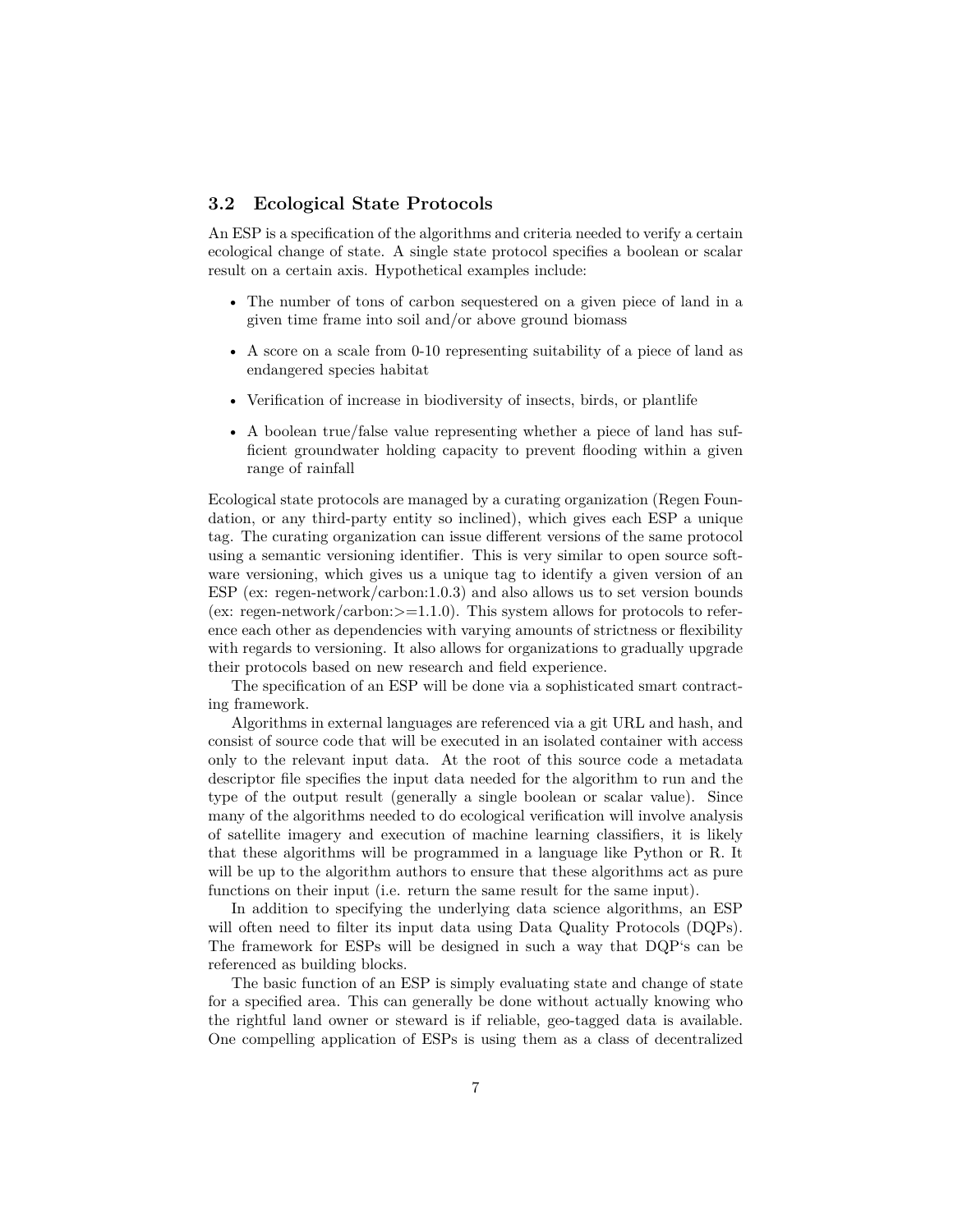digital certification (like Organic or Fair Trade), with the goal of promoting good land use practices. In order to link the outcome of an ESP to a land steward's identity, a Land Tenure Verification Protocol (LTVP) will need to be run. Some ESPs may specify what type of LTVP is needed in order for the land steward claim the results of that ESP.

#### <span id="page-7-0"></span>**3.3 Ecological Contracts**

Ecological Contracts (ECs) are one of the core value propositions of Regen Ledger and allow for trusted funding and/or incentivization of specific ecological outcomes. Example use cases include:

- An organization that wants to issue rewards for a specific level of carbon sequestration in a certain region
- A community group that wants to both solicit funds and have them directed to appropriate landowners to support endangered species habitat in a region
- A landowner who wants to request funds to support them to achieve a specific ecological outcome

The EC platform is primarily a smart contract framework for crowdfunding positive ecological change. However, in order to achieve this capability we must also achieve smart contracting capabilities that make it possible to write ECs for reparations when damage to ecosystems is generated through activity (of course this is not a coercive punishment function, but rather a system to value ecosystem health whereby two parties would agree that it is in their best interest to value ecosystem health accordingly). In addition to monetary exchange dependent on ecological state, there are a wide variety of other smart contract terms that could be used by parties including ownership, governance, and special rights that could be dependent upon a given verifiable change in ecological state. ECs are specified not using a full programming language, but rather via a domain model with lightweight programming constructs where needed. This is to ensure that the meaning of ECs are unambiguous and can be easily presented in a visual and/or natural language form to end users while minimizing surface area for bugs.

An EC is first and foremost constructed using phases. Each phase represents a logical progression in the funding process. The successful completion of each phase is necessary to proceed to later stages and each stage may or may not involve financial rewards. For example, a restoration project may include an initial phase which simply requires submission of a plain-language description of the specific efforts to be undertaken by the landowner. This initial phase may carry with it a grant to cover costs. A second phase may then involve a reward for reaching a pre-specified benchmark in ecological change-of-state.

ECs will generally reference one or more ESPs and may set thresholds for ESPs with scalar results (ex:  $>5$  on the biodiversity index). The results of an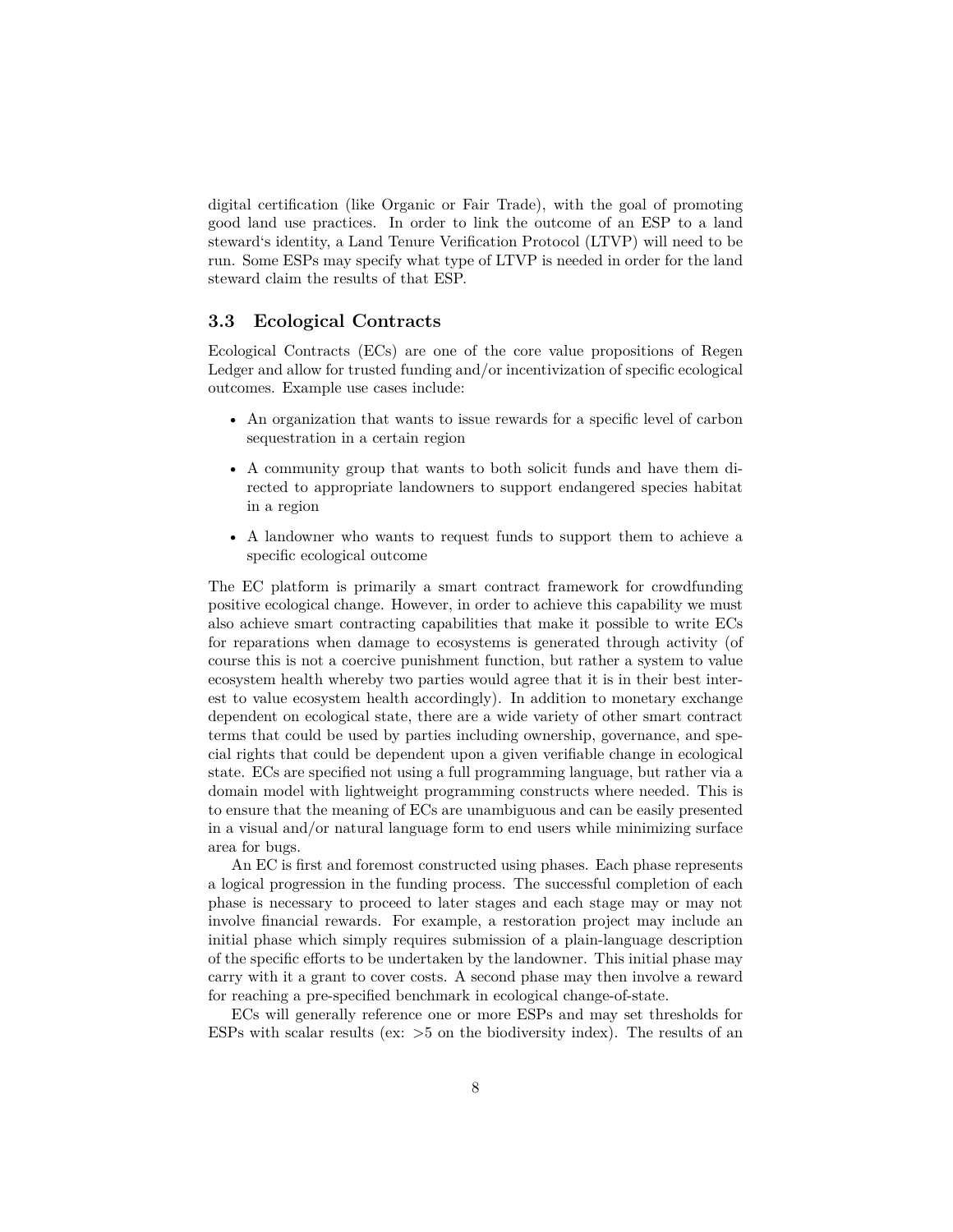ESP may also be used to scale reward amounts. For instance, an ESP may say that 10 tons of carbon were sequestered on a piece of land and accordingly an EC can specify that \$100 is rewarded for each ton of carbon sequestered and thus a total reward of \$1,000. Since smart contracts should be easy to visualize and understand for end users, the 'micro-language' for referencing ESP results will include certain constraints to make this possible.

In addition to referencing ESPs, ECs may include other criteria such as submitting plain language text or photos to be reviewed by a specific trusted third party, as well as minimum thresholds for land tenure verification.

ECs define three distinct roles: funders, land stewards, and curators. The curator is always the party that has created the EC, but this party could also be the land steward or a funder. If a land steward creates an EC, then it works somewhat like a traditional crowdfunding system where a land steward is requesting donations. A funder, such as a private foundation, may create an EC to solicit various land stewards to apply for grants from its funds. An entity which is neither a land steward nor a funder could also start an EC to solicit both funders and land stewards as participants. For example, this approach could be taken by poorly funded local non-profit organizations to make improvements in their community's environment. In cases where a non-profit is the curator, the EC framework will designed in such a way that funders' donations to the EC can flow through the contract as tax deductible contributions if the non-profit has taken steps to design the EC in a way that aligns with their mission.

In part due to the volatility of supply-constrained cryptocurrencies, Regen Ledger intends to whitelist other cryptocurrencies besides the XRN token for use in ECs. These can include stable coins or other coins such as ETH, BTC, and the Cosmos ATOM, and will be transferable in and out of Regen Ledger via the [Cosmos Hub](https://cosmos.network) and/or [VulcanizeDB](http://vulcanize.io).

#### <span id="page-8-0"></span>**3.4 Supply Protocols**

The Supply Protocol (SP) framework builds on top of the Ecological State Protocol framework and adds additional capabilities related to supply systems. One challenge in verifying product origin is verifying that a particular product actually came from the claimed location. For example, a product could be labeled as being organic while actually originating from a non-organic farm. As we are already verifying data on ecological outcomes in our system, an algorithm for estimating expected yield on a given piece of land can be created. It is then possible to create a protocol for verifying supply and to connect that to algorithms for verified ecological outcomes in order to create the possibility of consumer labels based on true, real-time ecological data.

The main additional functionality required for Supply Protocols is the ability to tag products on the blockchain with their origin or en-route geolocations, and possibly photo and weight measurements. These additional pieces of data can then be fed into algorithms that appear quite similar to the ecological state protocols, with the additional function of looking for anomalies in yield. Because an SP protocol may create the opportunity to sell products at a premium price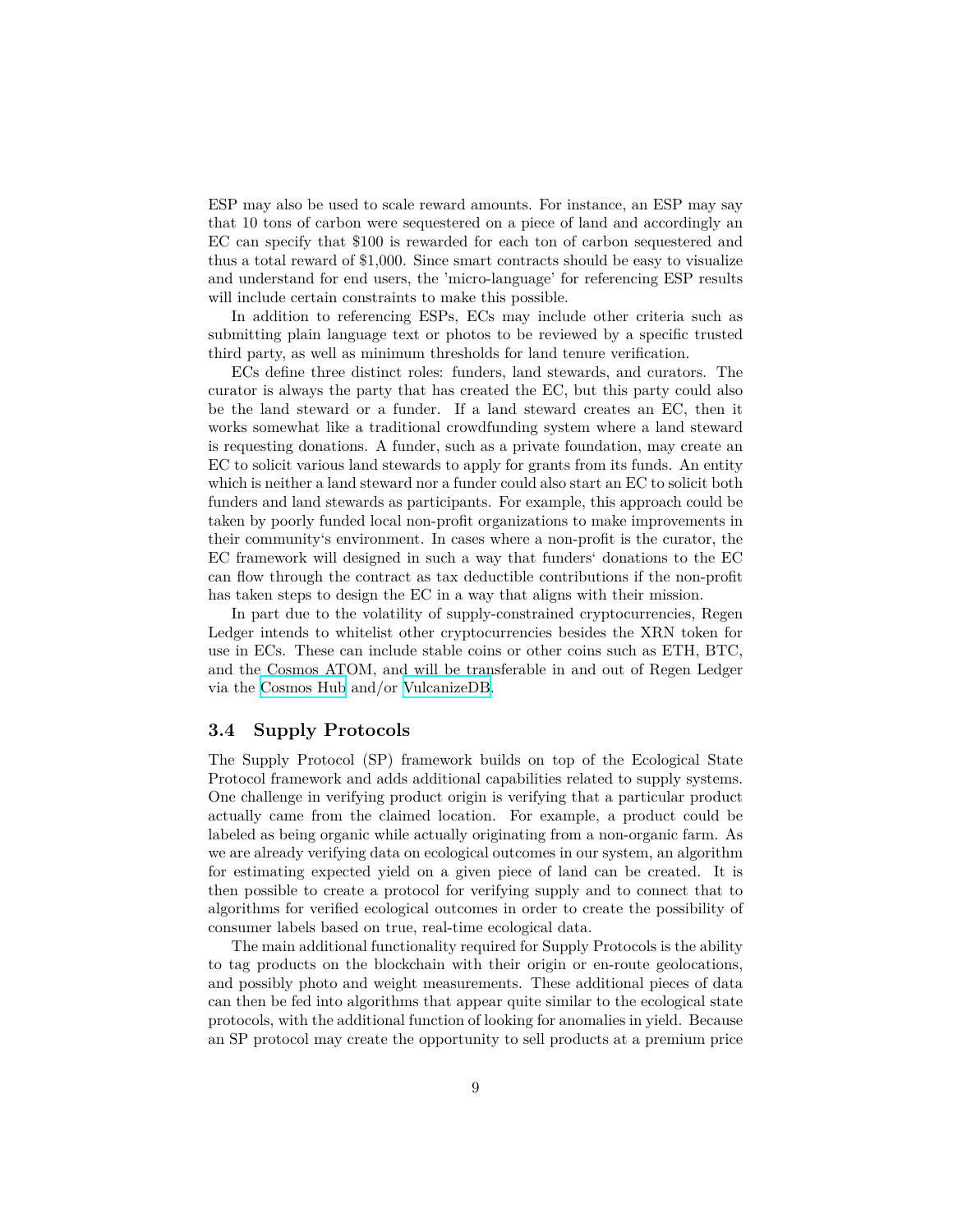in consumer markets, SP protocol creators may choose to add a transaction fee for the creation of consumer product labels. These could be physical labels that have a barcode that when scanned links to a supply stream and ecological outcome ledger on Regen Ledger.

Because this feature is such a core part of the whole platform, it will launch with a core Regen Network supply protocol that can be tied to any number of ESPs a producer may have satisfied. This core supply protocol will charge a tiny transaction fee for each label that will go directly to fund the network's further development and grants to ESPs. The physical label printed for this core supply protocol may show a Regen Network logo or any logo that is authorized by ESPs the producer has satisfied. In the case that a supply protocol logo is used on the label, that ESP will receive a portion of the transaction fee to fund its development efforts.

### <span id="page-9-0"></span>**4 Data**

An attestation on the blockchain, used to unlock a smart contracted reward for improvements in ecosystem health, is only as good as the data that is used. In order to triangulate and create assurance of accuracy, as well as deter gaming the system, Regen Ledger accepts data from multiple sources linked to the same geographical location, and has several layers of safeguards against bad data (whether it be falsely generated to game the system, or simply data from poorly calibrated or inaccurate sensors).

In addition to assurances of accuracy and integrity of data, the architecture of Regen Ledger is built to continually incentivize better and more accurate data from multiple sources, and Regen Network as a whole aims to push the envelope on data collection in several key ways.

#### <span id="page-9-1"></span>**4.1 Data Sources**

This section represents an overview of key data sources that are currently available to compile data and generate knowledge about ecological outcomes for use in Ecological State Protocols.

The data side of the verification protocols consist of four layers:

- 1. Raw remote sensing data (optical, near infrared, SAR, and LiDAR) as well as analyses of that data using vegetative and water indices, both as ancillary data for classification algorithms and to attribute a wide range of characteristics to plants
- 2. GIS datasets
- 3. Bioregional sensor networks with large sets of data-points that act as training and validation datasets
- 4. User-collected ecosystem data (information about soil, practices applied, handheld instruments, or other specific data required for the ESP)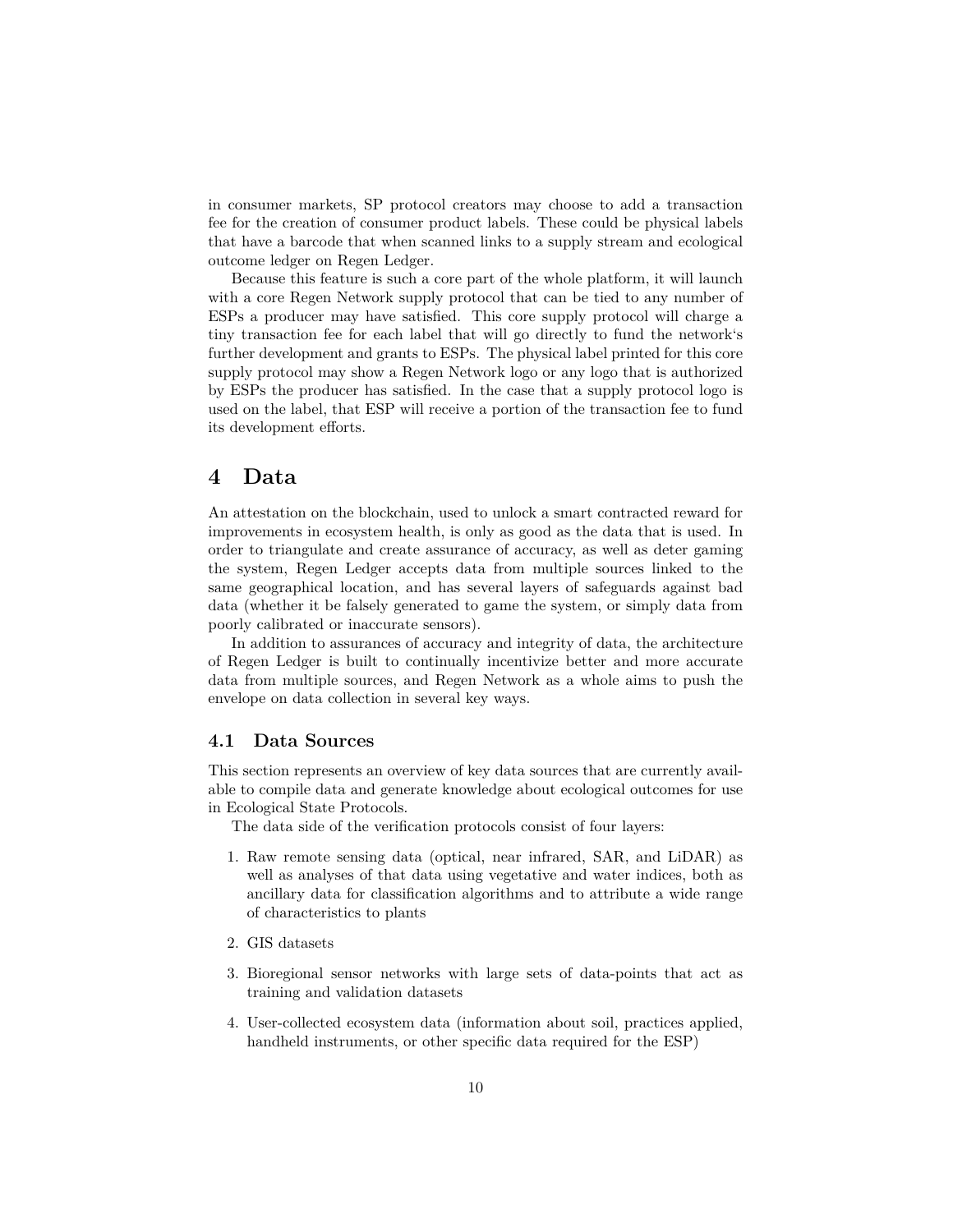#### <span id="page-10-0"></span>**4.2 Data Schemas**

For the Regen Network ecosystem to function coherently, shared data schemas are required. As a basis for algorithms to accept data, they must first know what the data refers to and have it accessible in a comprehensible format. A key development effort in the early stages of the project will be identifying which existing schemas can be reused and which new ones need to be defined. We are following the [W3C'](https://www.w3.org/2013/data/)s efforts to create globally namespaced identifiers through efforts such as [RDF,](https://www.w3.org/2011/rdf-wg/wiki/Main_Page) and of open data efforts in the agricultural space such as [GODAN.](http://www.godan.info) Our aim is to support schema development that maximizes interoperability, semantic meaning, and the forward compatibility of identifiers in schemas that evolve over time.

#### <span id="page-10-1"></span>**4.3 Data Integrity, Timestamping and Indexing**

In order to ensure the trustworthiness of user-collected data (whether it is public or private), users can submit a content descriptor for data stored off-chain that includes the hash of the data, a permanent URL from which to access it, a geographic identifier tying it to a piece of land, and metadata about the data stored at this URL. When this descriptor is submitted to the blockchain, it will generate a secure trusted timestamp for the data, which ensures it hasn't been manipulated since its collection date. The metadata descriptor also effectively creates an index of data related to a given piece of land. This then allows verification algorithms to request all data for a piece of land as input—a feature which prevents users from hiding information from verification algorithms. These features enhance the trustworthiness of verification results.

#### <span id="page-10-2"></span>**4.4 Data Storage**

Most raw data used in the system will be stored outside of Regen Ledger and tracked on the ledger as described above. Essentially, any data storage layer that can be referenced by HTTP could be used (such as [IPFS\)](https://ipfs.io). Some users may want to keep their data private and hosted on a server they control. As long as the data hosting software implements the protocols necessary to make it accessible when needed for computations, it can be used as a storage layer. Specific integrations are planned for interfacing with data stored on [Streamr](https://www.streamr.com) and [FarmOS](https://farmos.org).

#### <span id="page-10-3"></span>**4.5 Data Quality Protocols**

The Data Quality Protocol (DQP) framework allows for a structured way of assessing the quality of input data and can be used by the ESP framework as a way to filter input and/or qualify it with a confidence score.

One of the most basic Data Quality Protocols (DQPs) will be to check that all data has been securely time stamped on Regen Ledger or possibly other blockchains using a standard such as [Chainpoint](https://chainpoint.org). This is to ensure the input data is tamper-proof.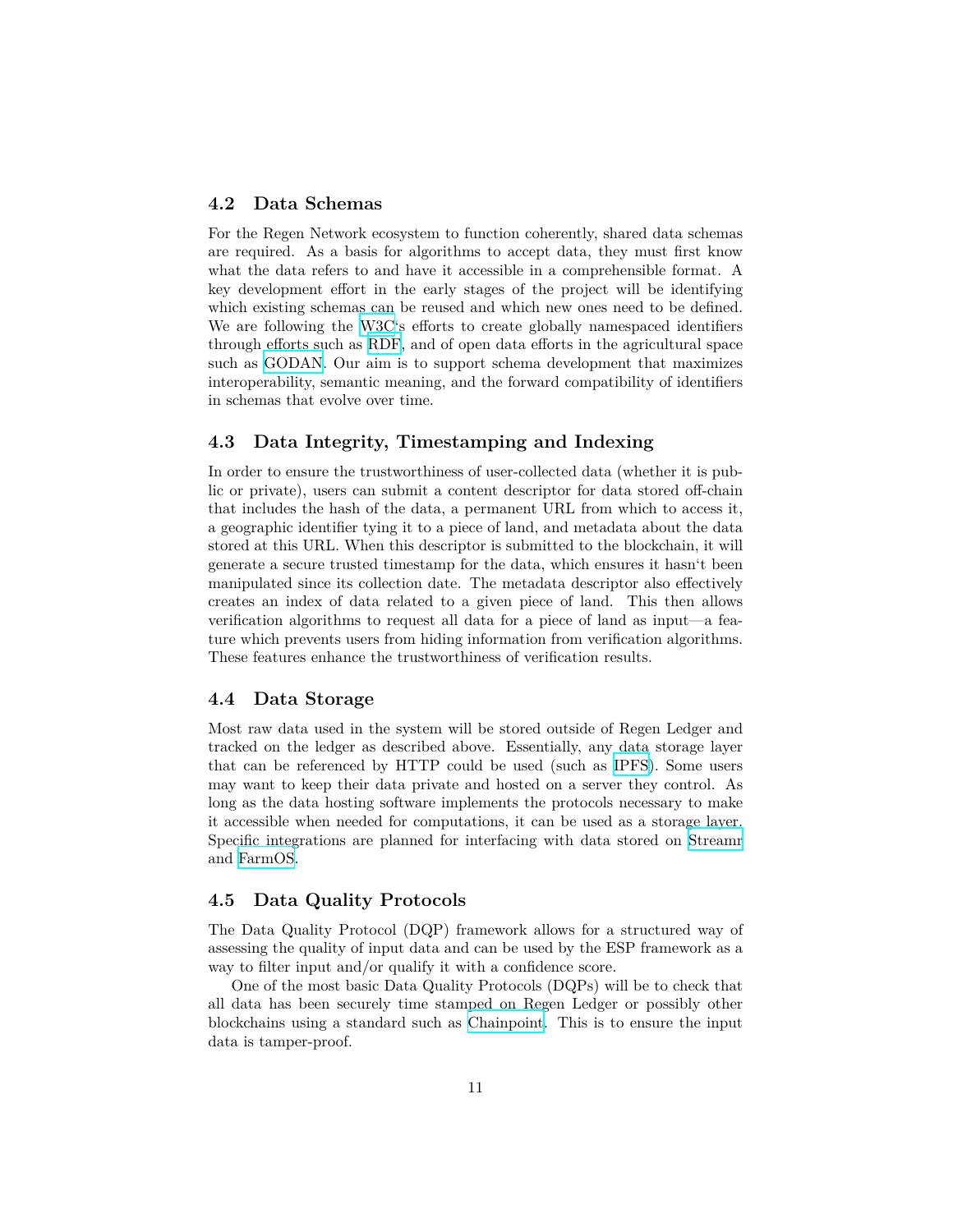More sophisticated Data Quality Protocols (DQPs) will use more implicitly trusted data to ensure the consistency of less implicitly trustworthy data. For example, a drone image quality protocol may be implemented that takes public satellite data and national weather information as implicitly trusted data sources and then runs image analysis algorithms over user submitted drone imagery to look for anomalies. A similar algorithm could be used for different types of IOT sensor input. These Data Quality Protocols (DQPs) would then allow ESP algorithms to assume that user-submitted IOT sensor data is reasonably trustworthy as long as it doesn't set off any alarms in the DQP anomaly detectors. With this model, we have a mechanism for using user submitted data as a finer-grained enhancement of public trusted data. It is important to note that for these anomaly detectors to work well, blockchain timestamps are necessary as a prerequisite. Without these, it would be easy to use AI to generate reasonable looking fake drone footage or sensor input based on available satellite data. In order to trust drone footage and sensor input, the data will need to be timestamped on the blockchain before public trusted data could have reasonably been acquired.

An additional type of DQP that could be created is a user rating system of data quality. This would allow for more fuzzy, human-based assessment of data streams and could include ratings on multiple scales such as consistency and usefulness. Whether or not this system is useful for a given ESP is a larger discussion, but the intention of the DQP framework would be to allow for even this type of data quality score using the same API.



<span id="page-11-1"></span>Figure 2: Data Flow

#### <span id="page-11-0"></span>**4.6 Data Marketplace**

One ancillary function of Regen Ledger will be to coordinate conditional access to network members' private data by other network members possibly via a fee system.

Data Access Protocols (DAPs) allow users to create a contract specifying the conditions under which they will grant access to their data.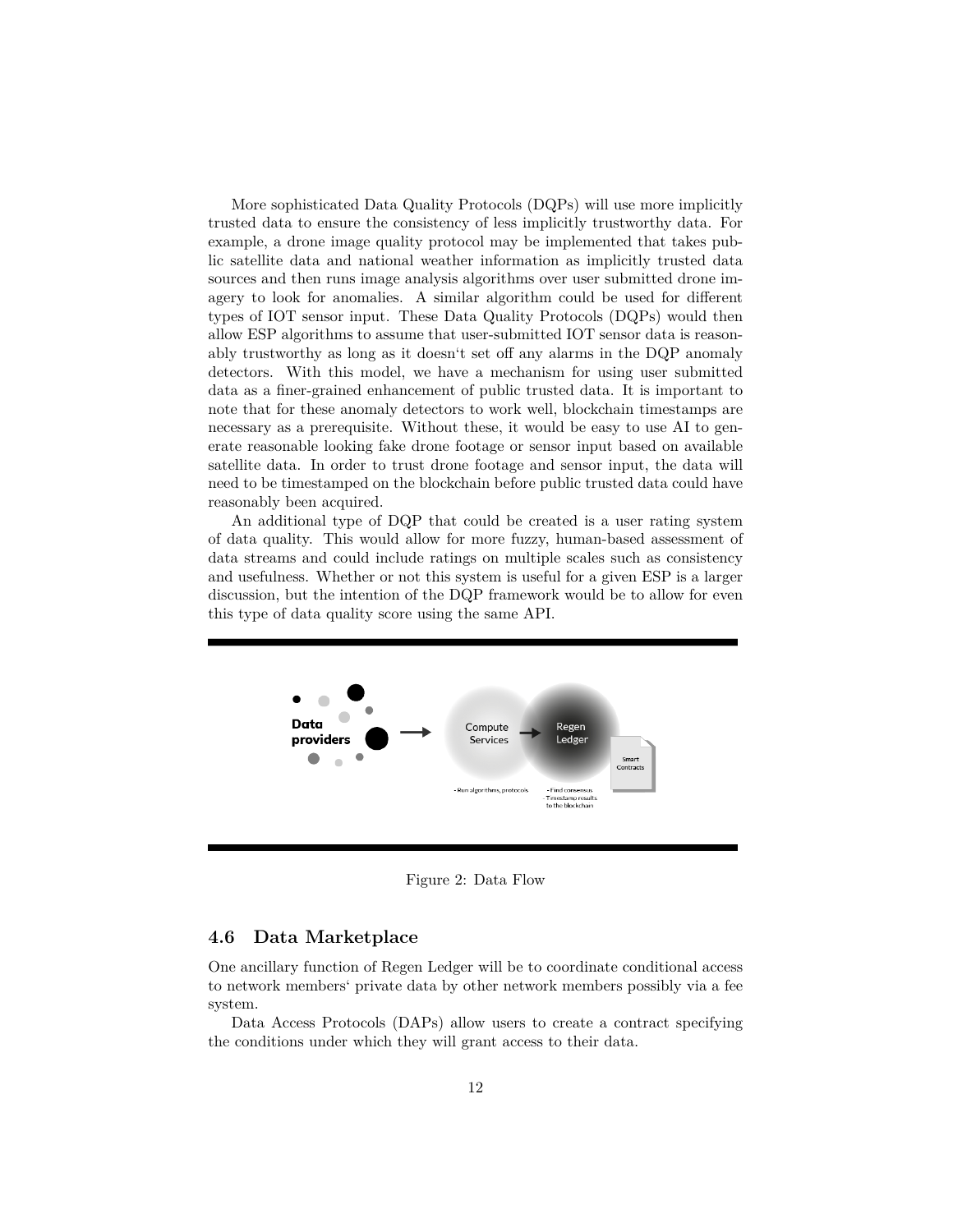Recall that a preliminary step to requesting verification of ecological state via ESPs is timestamping user collected data onto the blockchain. This effectively creates an index of ecological data in the network. As discussed, users may want to keep some of this data private on their own servers and then conditionally grant access to private verification oracles, or as mentioned here to other users on the network. Through DAP's specifying fee structures, Regen Ledger can effectively be used as a data marketplace coordinating access to data. When a user provides the necessary payment for another user's data, a transaction will show up on the ledger reflecting this payment and the public key credentials of the now authorized user.

Servers hosting this private data can then refer to the payment records on the ledger to determine if the user sending a signed request to their server should indeed be authorized. Users purchasing data can have guarantees regarding the integrity of the data they are receiving via the timestamped hashes already on the ledger and possibly regarding its quality via Data Quality Protocols. The DAP framework is intended to be sophisticated enough to support both one time payment and subscription access models.

Regen Network aims to make it easy for farmer data to be co-listed on other existing blockchain data marketplaces (such as Streamr), as the more options for revenue farmers have, the more likely they will be to uphold high quality data. This streamlined co-listing process could be handled via Eco-Apps or possibly directly through DAP protocols.

## <span id="page-12-0"></span>**5 Supporting Ledger Functionality**

#### <span id="page-12-1"></span>**5.1 Identity**

One basic feature needed by many components of the system is making attestations about a user's identity. Regen Network will interface with platforms such as [Sovrin](https://sovrin.org), which are dedicated to identity, by designing Regen Ledger to use the [DID specification](https://w3c-ccg.github.io/did-spec/). If needed (for instance, to better support land tenure verification services), certain basic identity support features will be built directly into Regen Ledger and its ecosystem.

#### <span id="page-12-2"></span>**5.2 Land Tenure Verification**

One of the most difficult challenges in certifying or rewarding ecological change of state is verifying that the party claiming a reward actually has land tenure rights to the piece of land in question. The real-world difficulties with proving land rights carry over to Regen Network. Protocol curators will need to take the necessary precautions to ensure that they have sufficiently screened participants. The level of verification needed will likely vary depending upon the rewards at stake. Verification procedures will vary by locale. In most cases, the work of doing land tenure verification will need to be off-loaded to a third party organization and ESPs and ECs will need to specify the level of verification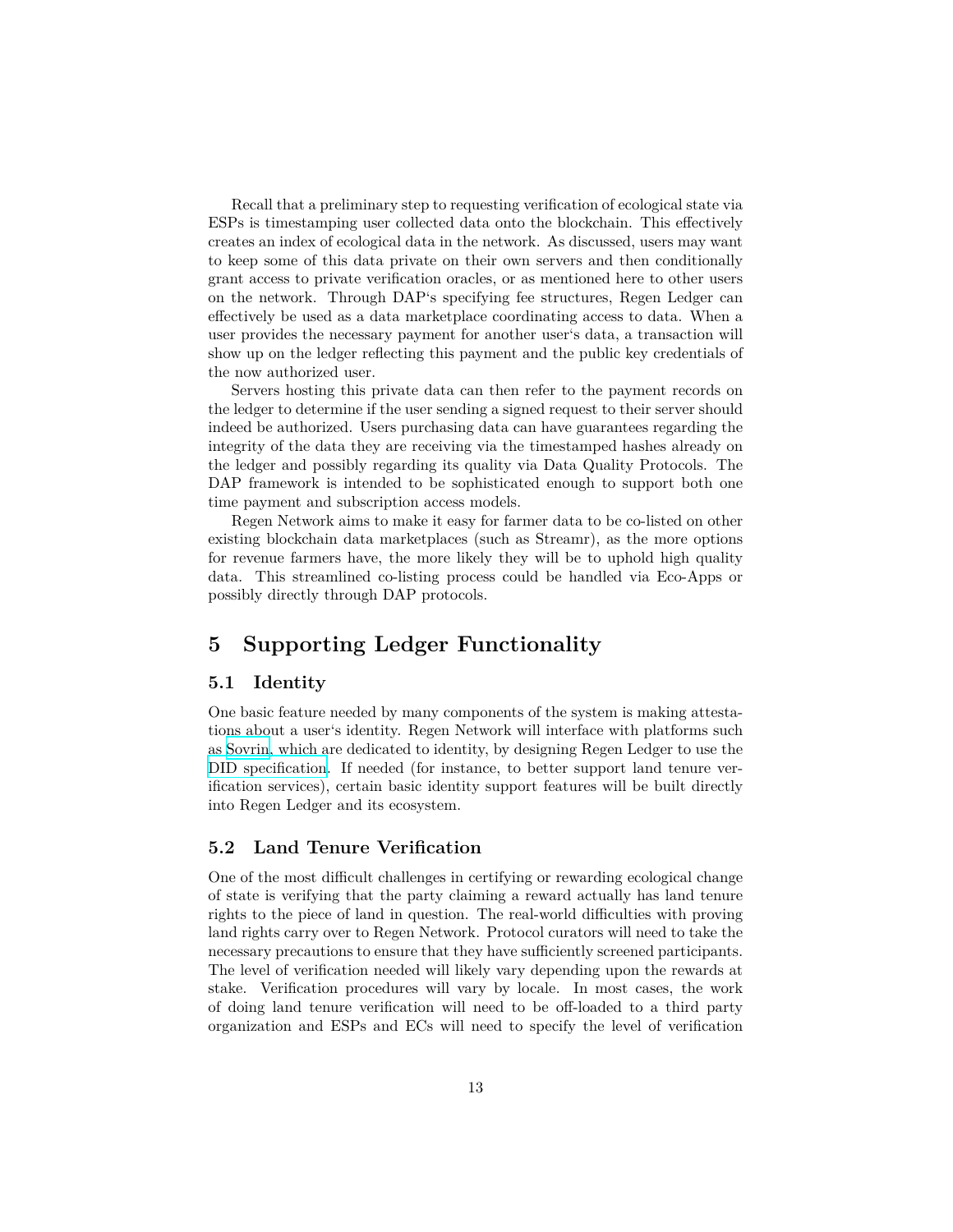required and constraints on which third party verifiers can be used.

To support a diverse array of verification providers, Regen Network will specify a standard API, called a Land Tenure Verification Protocol (LTVP), for verification providers to implement in order for them to be referenced in ESPs and ECs. The Regen Foundation will also develop relationships with one or more third party verification providers and steward their implementation of this API to bootstrap the ecosystem. These third party providers may be existing title and/or KYC (Know Your Client) companies. A common verification procedure may end up being similar to a standard KYC process with the requirement that additional land ownership/tenure documents be provided and that the verification company maintain copies of them for a certain window of time, as this would allow any disputes to be handled as legal matters in the appropriate jurisdiction. Other verification procedures may involve proof of blockchainbased title in places where this gets implemented or even a proof of location protocol, such as [FOAM.](https://www.foam.space)

#### <span id="page-13-0"></span>**5.2.1 Organization Management**

The basic design of ESPs, ECs, and SPs stipulates that organizations will be responsible for issuing, maintaining, and versioning protocols. In order for this to function, Regen Ledger will have the core concept of an organization, and organizations will be able to specify their own decision making rules. Generally, the on-chain decision making support for organizations will involve specifying the threshold of members needed to approve various decisions such as issuing a new ESP version or spending funds in the organization's wallet. This effectively gives organizations built-in multi-signature wallet support.

#### <span id="page-13-1"></span>**5.2.2 Token Issuance**

It will be possible for organizations to issue their own tokens on top of Regen Ledger that allow their supply to be managed by one or more ECs. This allows for the creation of digital asset tokens directly backed by Ecological State Protocols. The minting mechanism for such tokens is called Reverse Mining, because unlike tokens which are 'mined' through an energy intensive process such as Proof of Work, these tokens would represent a net positive ecological impact. Tokenizing living capital assets can be a way to bring value to whole watersheds or bioregions, or to tie value to the health of soil. The tokenization trend which stretches from physical assets, to company shares, to human attention, will now be able to extend to biological living capital as well. The idea is to create assets that allow people to buy and sell futures that speculate on the regenerative potential and future health of a whole living system.

#### <span id="page-13-2"></span>**5.2.3 Key Management**

One of the issues that is most challenging for new adopters of digital assets is the secure management of keys. We acknowledge that this is a complex issue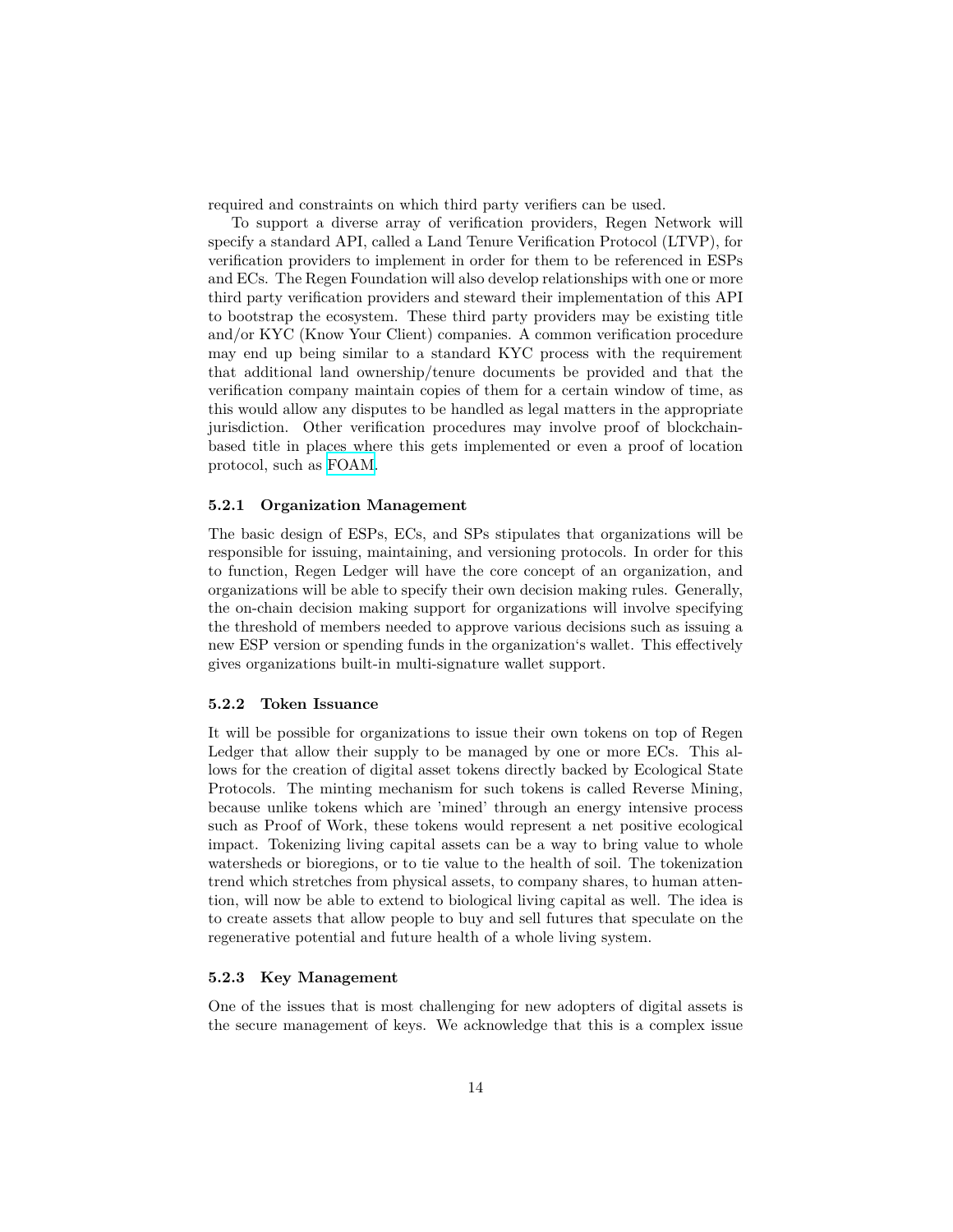and that it requires thoughtful and careful solutions. For Regen Network to effectively function and be accessible to populations which are not tech savvy (which will likely be a significant portion of our target user base), it is essential that Regen Ledger makes key management both easy and secure for these users. We intend to leverage other projects in the ecosystem trying to address this, such as Sovrin's [DKMS](https://github.com/WebOfTrustInfo/rebooting-the-web-of-trust-spring2017/blob/master/topics-and-advance-readings/dkms-decentralized-key-mgmt-system.md), and to create our own solutions if necessary.

#### <span id="page-14-0"></span>**5.2.4 Arbitration**

There are several places in our system where some arbitration mechanism may be necessary. There could be some to resolve disputes regarding an Ecological Contract or poor service from a data provider contracted through a Data Access Protocol. We intend to create mechanisms within all of the protocol frameworks to specify an arbitration mechanism (such as [Aragon](https://aragon.one)) that can be applied in the case of a dispute. In the case that an arbitration mechanism is specified, entering into an on-chain contract would involve agreeing that any disputes are to be resolved by the specified arbitration provider.

### <span id="page-14-1"></span>**6 Eco-Apps**

A number of frontend apps will be needed for the Regen Network ecosystem to flourish. Some of these may be existing applications such as FarmOS (which would provide data for ESPs), while others will be created from scratch to support the development, management, and fulfillment of ESPs, ECs, and SPs. These apps are referred to as Ecological Apps or 'Eco-Apps' for short. It will be a primary Regen Foundation function to support the development of these apps.